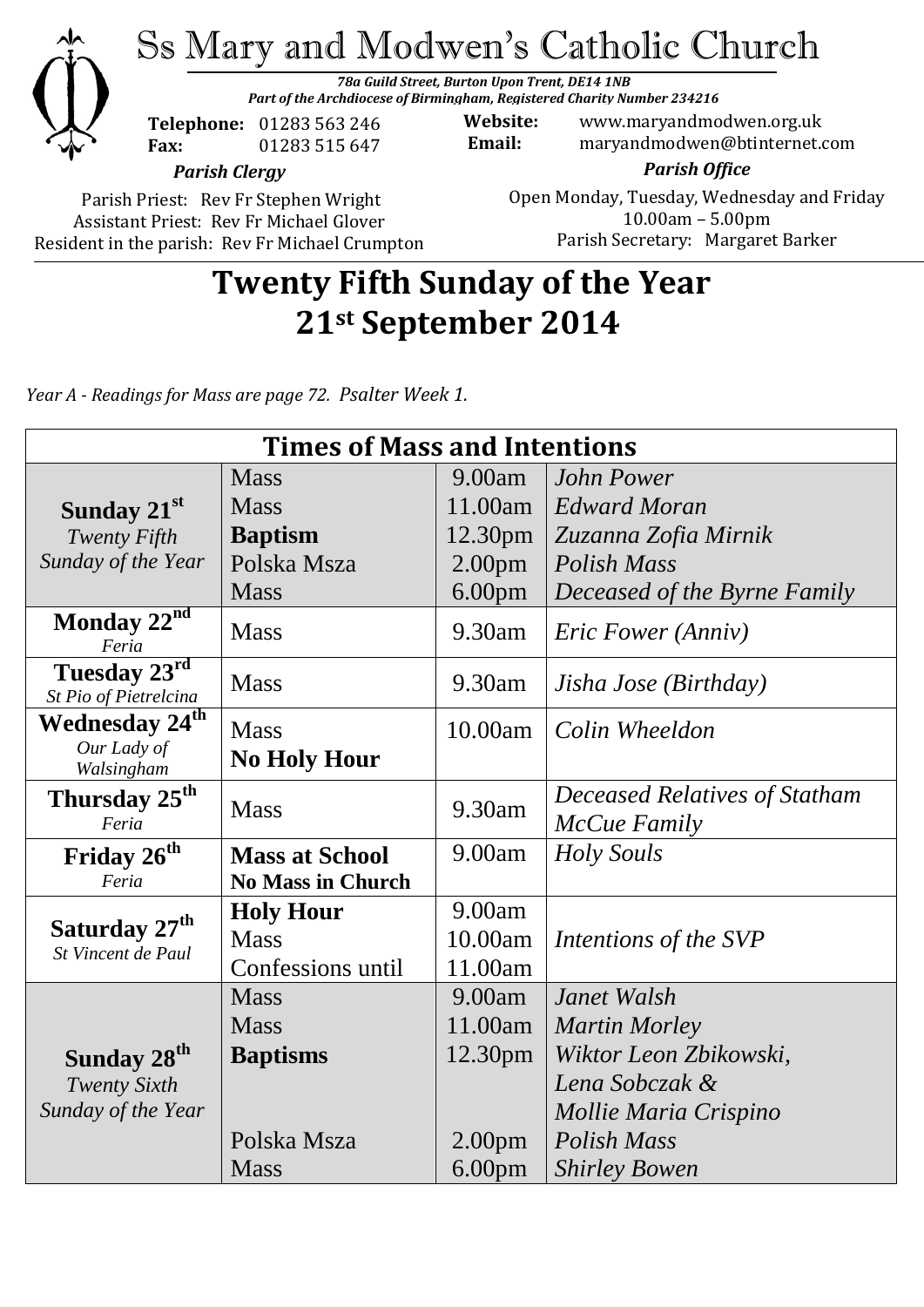#### **Please pray for all the sick and housebound of the Parish:**

Kathleen Benson, David Hughes, Eileen Lee, Pat Bolton, Mary Burnside, David Hastilow, Maureen & Sidney Parker, Irene Hill, Olive Wilson, Eve Goode, Sarah Pursglove, Marjorie Staley, Marie Gibson, Martin Halligan, Martin Goddard, Merlin Joseph, Mary Hyde, Baby Katie, Betty Gould, Michael Wright, Tony Kerr-Delworth, Fr Bernard Shaughnessy, Mary Conway, Baby Tomasz Weedon, Kay Elizabeth Webster, Kirsty Freeman, Peter Hunt, Jonjo Finnegan, Michael Cobley, Russ Simpson, Brian & Rita Baldock, Joe & Marg Emery, Baby Niamh Rodriguez, Sylvia Breen, John Wain, Fr Rob Taylerson, Pete & Sue Hughes, Baby James Kersey, Baby Elsie-Mae Freeman, Anne Cope, Alastair Furness, Damian Walsh, Arthur Walsh, Thomas McHugh, David Priest, Viv Saunders, Roz Fleetwood, James Cull, Isabel Kinsella, Paddy Griffin, Zoe Bellamy, Pat Ford, Rachel Smith, Joyce Powley, Nancy Gallagher.

#### **Lord Grant Eternal Rest to those who have died recently:**

**Offertory Collection:** £336.47 (non Gift Aid); £384.84 (Gift Aid) Standing orders £460 (Gift Aid) thank you for your generosity.

Building & Development Fund – £346.59 Building & Development Fund running total: -£20,591.33 (minus)

This Weekend – Second Collection – Building & Development Fund Next Weekend – Retiring Collection – Father Hudson's Society 5<sup>th</sup> October – Retiring Collection – CAFOD (Harvest Fast)

#### **For Next Sunday 28th September: - Please Pray for the Priests READERS and Seminarians of the Diocese:**

G Gough, S Barke, N Townsley **EUCHARISTIC MINISTER** Sunday – Rev Fr Linh Nguyen Ta Hanh

J Emery, J Ward, G Taylor Monday – Rev Fr Joseph Nguyen Van Tien J Elliott, L Stuart Tuesday – Rev Fr Guy Nicholls J Mitcheson, C Bailey, T Joseph Wednesday – Rev Fr Anthony Norton **TEA & COFFEE** Thursday – Rev Fr Peter Norton Pat&Irena/Rosemary&Annette/Diana&Paul Friday – Rev Fr Jan Nowotnik **CASHIERS** Saturday – Rev Fr Noel Bisibu N'Tunga

### **CHURCH CLEANING**

Rosemary & Jane D

#### **FLOWERS**

Jean & Jeanette

## **PIETY SHOP**

Sarah & Marc, Beckie, On Request

Mandy & Family Mandy & Family Sunday Next – Rev Fr Joseph Nwafor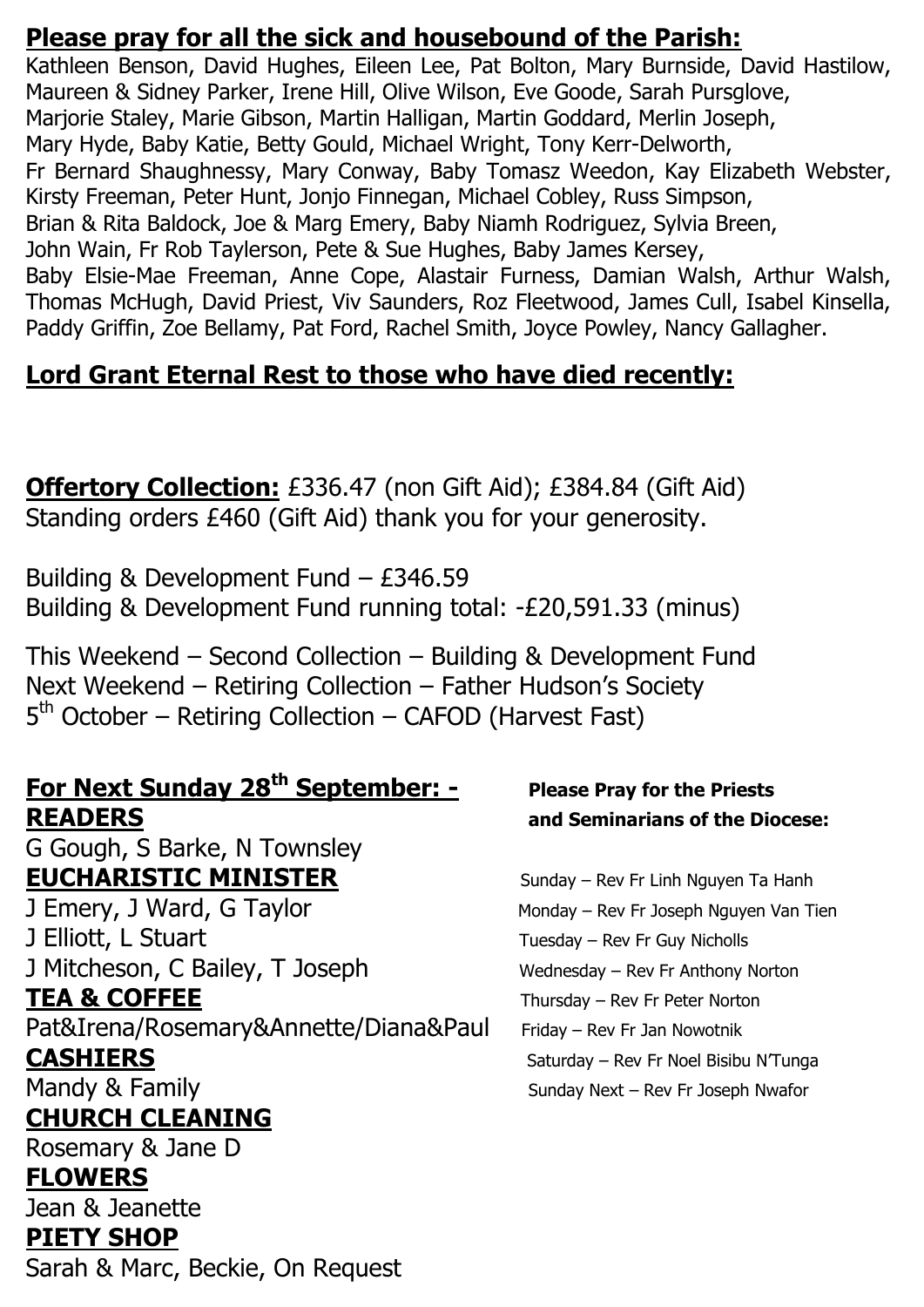**RCIA:** In the Autumn we will be offering sessions for adults who are discerning whether they wish to become Roman Catholics. For more information please speak to Fr Stephen or Fr Michael.

**SACRAMENTAL PREPARATION FOR HOLY COMMUNION AND CONFIRMATION:** In the Autumn we will be offering sessions for children who are at an age to prepare for those Sacraments and do not attend St Modwen's Primary School. Children in Year 3 and above are at an age for Holy Communion, children in Year 6 and above are at an age for Confirmation. Application forms are available at the Parish Office.

**PERMANENT DIACONATE:** Next weekend we welcome Deacon David Pranauskas who will preach at all Masses reminding us of the valued ministry of permanent deacons. A ministry we recall Deacon Henry exercising so well in our parish.

**FR HUDSON'S COLLECTION:** The retiring collection next weekend is for Fr Hudson's Society, the social care agency of the Archdiocese of Birmingham. There are gift aid envelopes at the back of Church.

**TOUR OF NEW ST MODWEN'S SCHOOL:** You are invited to a tour of the new school site this Friday  $26<sup>th</sup>$  September after the school Mass in the morning or from 2.30–3.30pm the same day.

**SPONSORING A BIBLE:** St Modwen's School have recently invested in a brand new set of 33 hard back bibles, "The Catholic Children's Bible", which have been highly recommended by the Diocesan Education Service. If you would be interested in sponsoring a bible by donating £20 to the school, please let Fr Stephen or Fr Michael know. A special label will be stuck inside the bible with your name on if you wish, and the children will be encouraged to say a prayer for the family of the donator whenever they use this bible in school.

**SOWING THE SEEDS MARYVALE CATHECHESIS COURSE:** As from 2<sup>nd</sup> October we will be hosting a Catechetical Course run by Maryvale Institute here in the parish over 12 Thursday evenings. If you are interested please fill out the short form (at the back of church or Stephen Room) and hand to one of the priests or the parish office.

**40 HOURS DEVOTION:** 40 hours of Exposition of the Blessed Sacrament praying for vocations to the priesthood and religious life. A great time of prayer for the parish for an important intention. See poster for more information about the times of Mass and Exposition. Please sign up at the back of church for hour prayer slots. There will be a 'bring and share' after the final Mass on  $11<sup>th</sup>$  October.

**PARISH LOTTERY:** Last week- 91 numbers played. Winning No - 27, Brian Andrews - £45.50. Congratulations, your cheque can be collected this weekend.